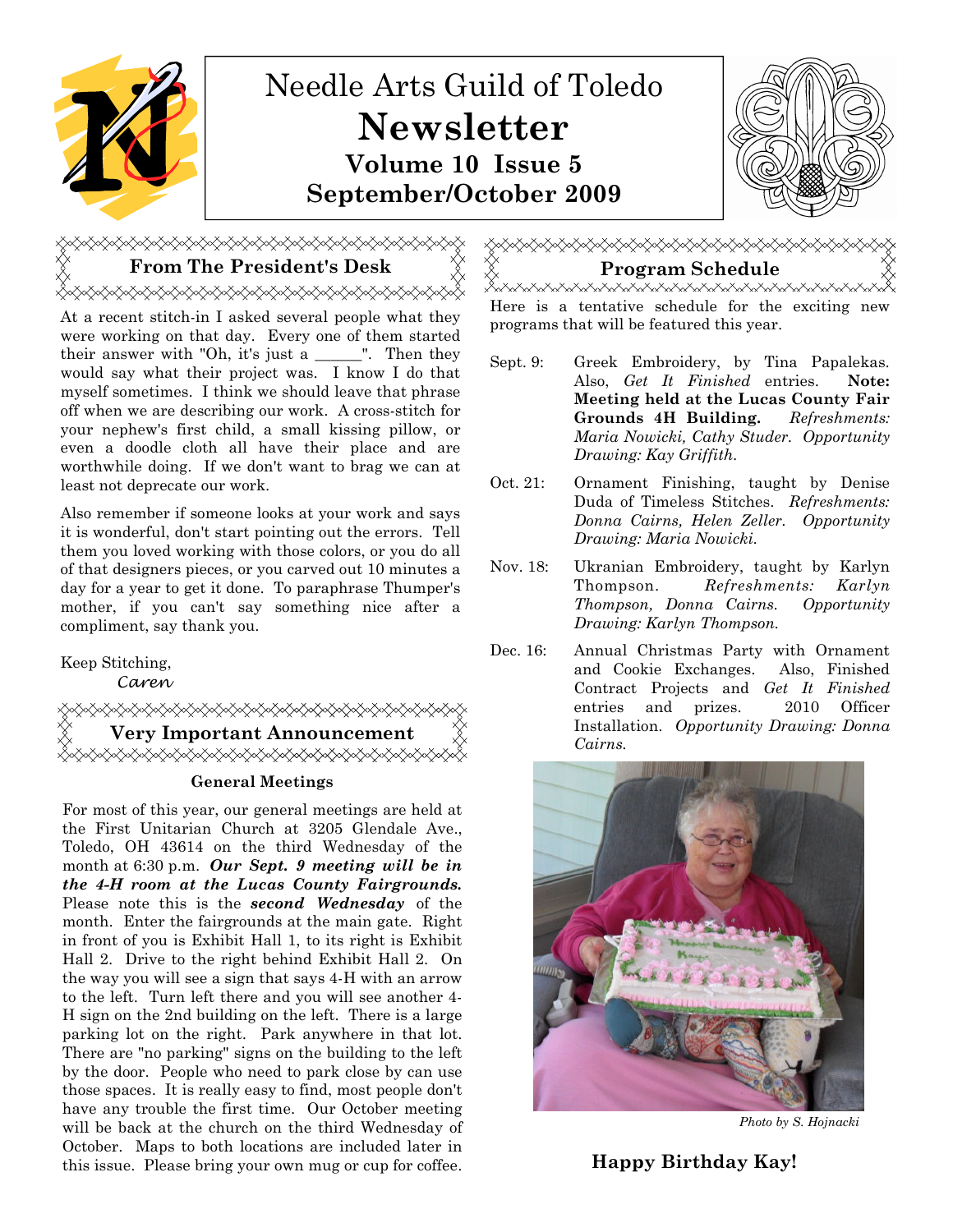

Here is a list of events besides our monthly meetings that you may find interesting. Further info may be obtained from the EGA or GLR websites or in later issues of this newsletter as it becomes available.

#### Dates Event Information

- $09/25/09 NAGT$  34th Annual Needlework Show at 09/26/09 the Sanger Branch Library. Judge: Sandy Rodgers.
- $10/04/09 \textit{EGA}$  National Seminar "Bridges to 10/09/09 Stitches". Hosted by the Mid-Eastern Region, Pittsburgh, PA.
- 10/17/09 Indiana State Day "Web in an Autumn Garden". Sponsored by Needle Artisans of Northwest Indiana at Westminster Presbyterian Church in Munster, IN. Stitch a specially designed hardanger project. Contact Sue Hanson at (708) 877- 8901 or Mel McCormick at (219) 669-3178; instateday2009@gmail.com
- 11/07/09 "November Chase" taught by Lauren Saur, hosted by NAGT
- $04/24/10 GLR$  Seminar "River of Threads". Fort 04/29/10 Wayne, IN at the Grand Wayne Center.

#### NAGT 34th Annual Needlework Show

The NAGT 34th Annual Needlework Exhibit will be at Sanger Library Friday Sept. 25 from 10:00 AM to 5:00 PM and Saturday, Sept. 26 from 9:00 AM to 4:00 PM. Registration and drop off is Wed. Sept. 23 from 4:00 to 8:00 PM.

I hope everyone is finishing lots of pieces to enter in the show. It is really most helpful for our faithful registrar if you enter early and even better if you enter on line. You can give Su your entry forms at our regular meeting on Sept. 9.

A gift certificate has been donated specifically for the under 18 category, so if you know any young person who stitches, please encourage them to enter the show.

In addition to lots of entries to make our show spectacular, lots of help is needed to make the show run smoothly. Please sign-up at the meeting: many volunteer positions are still available.

Sue Wiemer, Show Chairman



Stitch-In meetings are held every Thursday from 11am–5pm. The third Thursday of the month we are at Something Extra. Other Thursdays we meet at a member's home.

Evening Stitch-In is the second Tuesday of the month from 5 pm - 9 pm.

Locations change weekly. Call Katherine Thompson at 419-385-0081 or e-mail Diane Myers at jrmyers@roadrunner.com for the next meeting place.

Our first Fifth Saturday Stitch-In on August 29 was a success but it will not be continued. Those in attendance have decided to have a Saturday stitch-in EVERY month on the last Saturday of the month. That means mark your calendar for October 31. The last Saturday of September is our show at the Sanger Branch Library and hopefully many of you will be there working on your current project and talking with anyone showing interest. The Last Saturday Stitch-In will continue to meet at the Way Library in Perrysburg for now. The library opens at 9 AM and we meet in the magazine area which is to the right after you pass the check out counter in the entry. There is natural light through the windows. There are plenty of tables and chairs and upholstered armchairs so you can get comfortable. There is a pop machine in this area. Some worked on their Heart of Shenandoah crewel project with guidance from Irene Leonard and others worked on their individual projects. This is an opportunity for those unable to make the daytime Thursday stitch-ins to get together with other members. And it is another opportunity for the Thursday regulars to get together again. It is impossible to spend too much time stitching with friends! Submitted by Diane Myers.

#### Lucas County Fair

Congratulations to our members who entered and won ribbons at the Lucas County Fair. They are Marilyn Freeman, Sue Hojnacki, Jennie Kronberg and Diane Myers. Showing our work at any of the county fairs is a great way to promote needlework. Many thanks to everyone who spent time demonstrating needlework during the fair and to Caren Scarbrough, Christine Hampshire and Su Pellitieri for judging. It took 6 hours to judge everything and we had help from David Hampshire and Tom Pellitieri to locate and retrieve items - thanks guys!

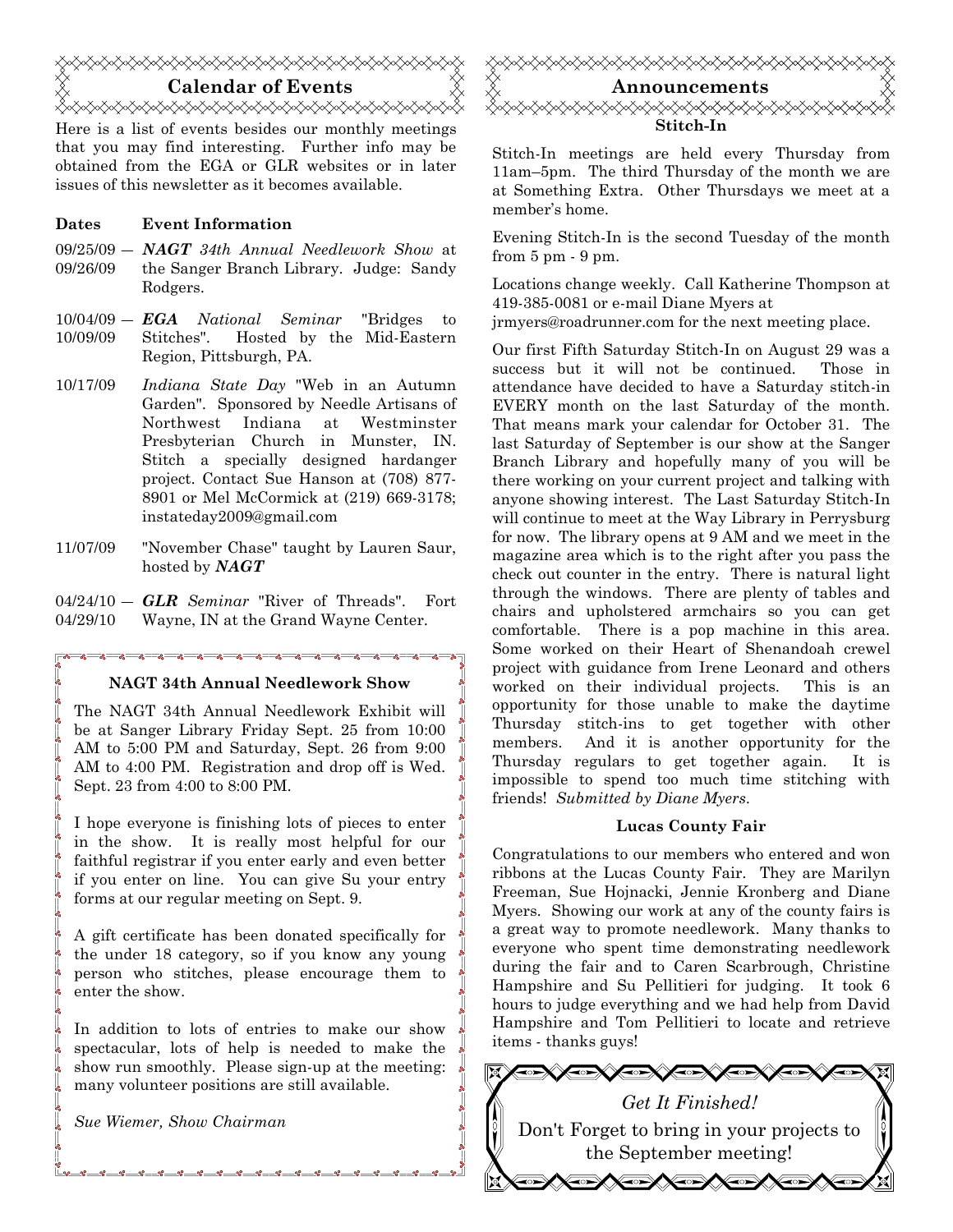

#### A Garage Sale

Nature's Nursery is having a giant garage sale on Thursday, September 24 through Saturday September 26. This is your big chance to get rid of all that junk in the attic and the basement! Drop off is at the Lucas County Fairgrounds, the building W-A-Y down at the end closest to the Anthony Wayne Trail. The drop dates are Monday September 21 and Tuesday September 22 from 10 am - 7 pm and Wednesday September 23 from 10 am till 4 pm. Hope you have some junk you can donate! Just pull right up to the building the volunteers will come out and unload for you. Thanks a bunch! Submitted by Katherine Thompson.

#### Beautiful Projects Displayed

At the Thursday stitch-in a few weeks ago several people had finished projects to share. They were all so beautiful that I just had to share them with everyone. Submitted by Diane Myers (all photos by Diane Myers).



This beautiful little sewing companion was made by Carol Yonov. She took a class with Jackie duPlessis on the finishing so she had to have all of the stitching done when she arrived at the class! Carol said this is the first project she has completed in years. It was well worth the effort and she should be proud of this lovely piece.



#### Education Report

FALL SEMINAR: 14 members will be participating in the Fall Seminar on November 7th at the 577 Foundation in Perrysburg, OH. Stitcher's are reminded to bring your "usual" stitching equipment including light and magnification. A potluck lunch is being planned (not only do we have good stitcher's in this group but also good cooks!)

HEART OF SHENANDOAH: A number of members are going to work on this project at Stitch-In's. If you cannot not attend a stitch-in and need help, please see me at the September meeting.

LOOKING TOWARDS 2010: I would like the membership to think about a group project and/or a technique that they would like to explore in the new year! Submitted by Irene Leonard.



This is the armchair set made by Karlyn Thompson. Karlyn did this as a program at our regular guild meeting. She gave us all guidance on size and shape and showed how she took various designs and instructions from different sources and came up with her individualized piece. Her stitching is exquisite and she included a biscornu, a needlecase and a scissors case in this set.

This sampler was stitched by Ann Rorarius. It's titled "SIDE BY SIDE BAND SAMPLERS OF CIRCA 1650 from the Fitzwilliam Museum in Cambridge, England". It was copyrighted by The Scarlet Letter in 1992. This was a major undertaking but she is nearly finished. The colors are beautiful and so typical of Ann, it was difficult to tell the front from the back!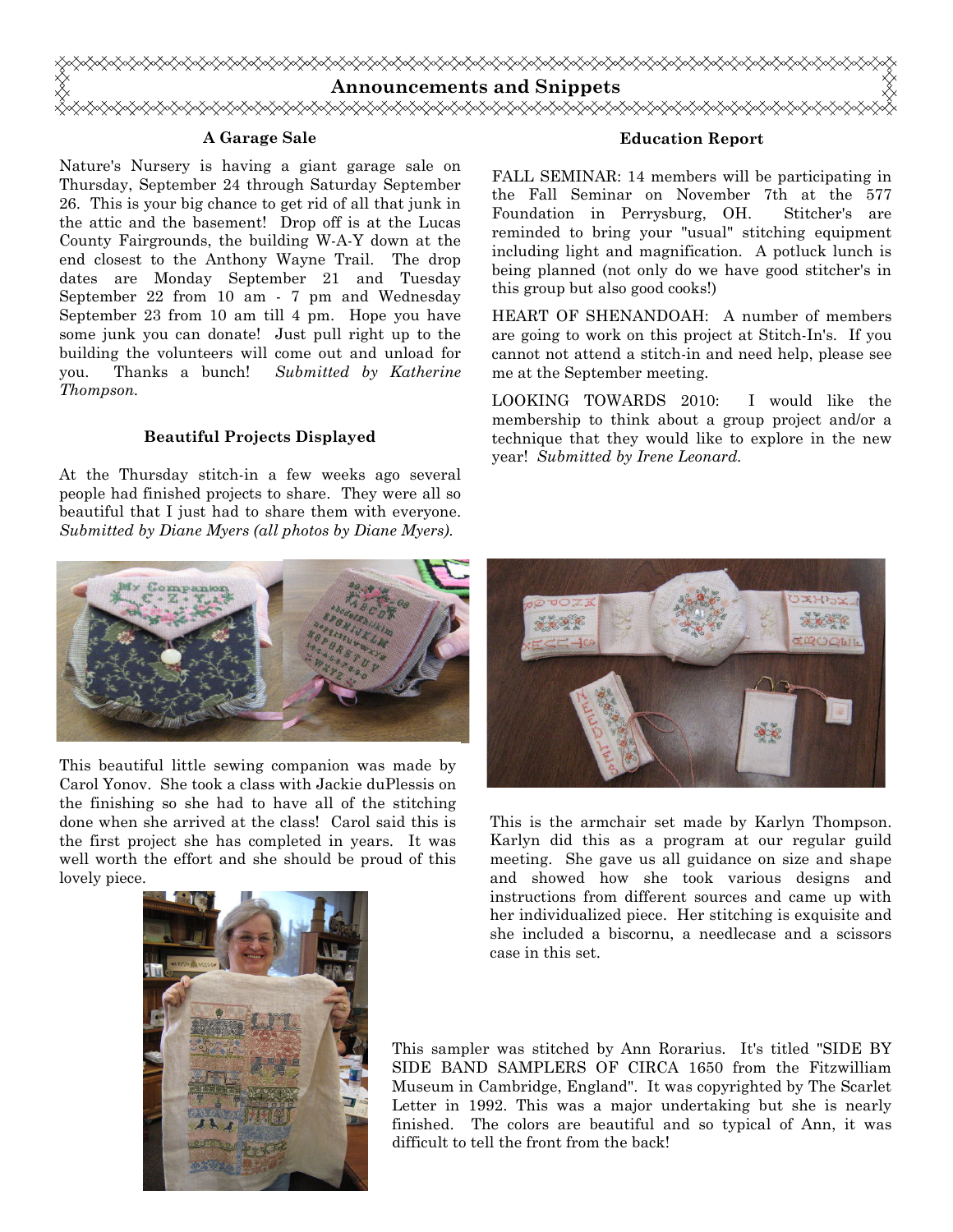

#### Indiana State Day

Our committee for Indiana State Day has done such a fabulous job that we no longer require additional time for our scheduled preparations. And we are thrilled!! We've decided to extend the registration deadline by two weeks to September 15th. Please pass along this information to your guild members and let them know we have a great day planned and look forward to meeting all of you.

Thanking you in advance, Sue Hanson and Mel McCormick -- Chairpersons / Indiana State Day 2009

More details and contact info are to be found on the Calendar of Events.



The front and back of the Indiana State Day Project, "Web in a n A u t u m n Garden." Photos c o u r t e s y o f INStateDay2009. blogspot.com

#### Farmington Hills Fall Auction

Farmington Hills Chapter, EGA, is hosting its fall needlework event Wednesday, November 4. As in our many past events, the auction will feature our members' hand-stitched needlework. Based on past experience, guests can expect to find framed decorative pieces, clothing, personal treasures, and holiday gifts and ornaments. Our garage sale will be stocked with charts, fibers, books, fabric, canvas, kits and other quality, stitching-related goodies that our members have culled from their stashes. The auction is 10am – 2pm, Wednesday, November 4th, at Faith Covenant Church (SW corner of 14 Mile and Drake), Farmington Hills. There is ample free parking. Our own Donna Doerr will be our auctioneer. Even better, reservations and tickets are no longer necessary and the admission is free. We will be offering complementary refreshments instead of a luncheon. (You could think of the event as a strolling hors d'oeuvres buffet with great stitching thrown in!) AND, YOU'RE INVITED! We invite your chapter and its friends to attend our event. We would appreciate your notifying your members so they may save this date.

Joanne Cantoni, Event publicity co-chair, (248) 932- 5370, joanne7925@att.net



This is the location for our meeting on September 9th. The 4-H building in the Lucas County Recreation Center. Our October, November and December meetings are still scheduled for the church (map located on next page).

Map provided by Google Maps.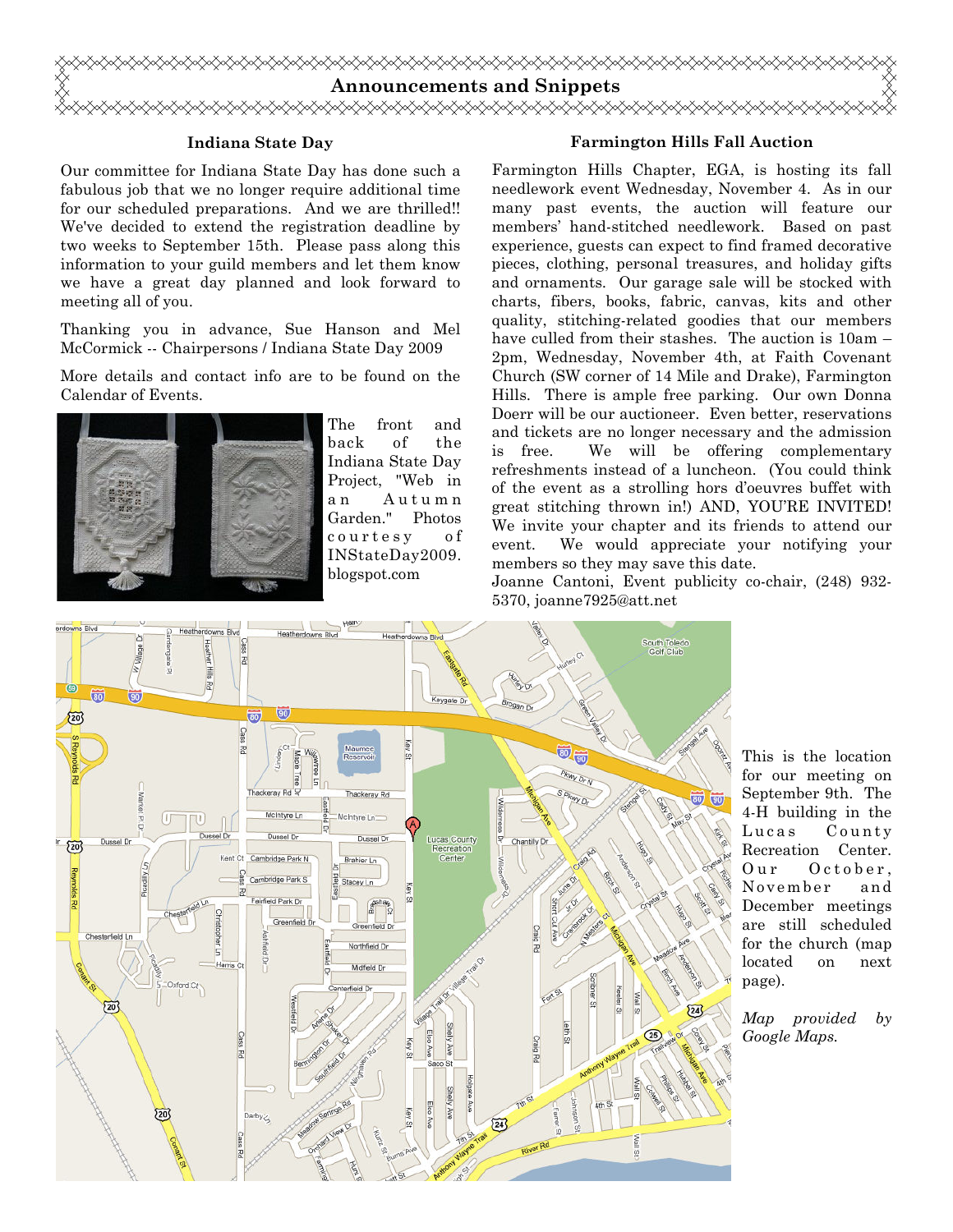The NAGT Newsletter is published six times per year (January, March, May, July, September, and November) by the Needle Arts Guild of Toledo (NAGT) chapter, The Embroiderers' Guild of America, Inc. The Editor welcomes comments, input, and story items. Please send them to the editor by the 25th of the month preceding publication.

Editor: Susan Pellitieri; 703 Butterfield Dr; Toledo, Ohio 43615, Phone: 419-382-1329, E-mail: pellitieri@aol.com

EGA chapter newsletters may copy material contained in this publication except items which are noted and marked as copyrighted. Please credit this Chapter when due.

MEMBERSHIP in the Needle Arts Guild of Toledo is open to all embroiderers. New and renewing dues payments should be sent to: Nancy Wright, 17515 Sycamore Rd., Grand Rapids, OH 43522.

ANNUAL DUES - NAGT annual dues of \$43 includes: Dues - Local chapter

•Bimonthly NAGT chapter newsletter

•Chapter meetings and programs

•Local chapter lending library

•Group correspondence course (additional fee required)

Dues - Great Lakes Region (GLR)

•GLR seminar (additional fee required)

Dues - The Embroiderers' Guild of America, Inc. (EGA) •Subscription to quarterly magazine, Needle Arts

•Individual correspondence courses for a fee

•National seminars for a fee

Members can attend optional local Chapter workshops presented by teachers contracted by the Chapter and paid for by workshop participants.

MEETINGS are the third Wednesday of every month starting at 6:30 p.m. in the First Unitarian Church, 3205 Glendale Ave., Toledo, OH 43614 (see map below).

GUESTS are welcome at all meetings and may attend two meetings before being asked to join.

**NAME TAGS** must be worn at all meetings or pay a  $25¢$  fine. The fines collected go to general funds to help cover expenses.

MEETING CANCELLATION: Monthly meetings are cancelled due to bad weather if the Toledo Public schools are closed. Tune into AM 1370 News radio in Toledo for school closings.

**۞۞۞۞۞۞۞۞۞۞۞۞۞۞۞۞۞۞۞۞۞۞** NAGT Officers and Board Members <del></del>

President ⊠ Caren Scarbrough 419-278-2162 caren505@roadrunner.com

President Elect Sue Hojnacki 419-385-8511 needleworkersue7@aol.com

Secretary  $\boxtimes$ Cassandra Jamet 419-474-3863 cdenniss@yahoo.com

Treasurer **⊠** Nancy Wright 419-832-3801 nlwright42@verizon.net

2009 Show Chairman Sue Wiemer 419-531-6325 dlwiemer@sbcglobal.net

Outreach Chairman Kay Griffith 419-784-2868 kayjgrif@embarqmail.com

Welcoming Committee Marilyn Freeman 419-381-8782

GLR Representative Annette Hill

419-885-6365 nettie@buckeye-express.com

Newsletter  $\boxtimes$ Susan Pellitieri 419-382-1329 pellitieri@aol.com

Membership ⊠ Diane Myers 419-832-9571 jrmyers@roadrunner.com

Program **⊠** Kim Carles-Hammer 419-422-0197 thammer@woh.rr.com

**Education ⊠** Irene Leonard 734-856-1873 irnlnrd@aol.com

Historian Katherine Thompson 419-385-0081 kmthompson49@yahoo.com

Publicity Christine Hampshire 419-698-0241 dhampshire@adelphia.net

Hospitality Donna Cairns 419-841-7403

 $\boxtimes$  indicates Voting Members



Meetings will be at the First Unitarian Church, located at 3205 Glendale Ave., Toledo, OH 43614. It is across the street from the entrance to the University of Toledo Medical College (MCO)/Hilton, between the Wal-Mart plaza and another church next door. The Southland Shopping Plaza is at the corner of Byrne and Glendale. Map provided by Google Maps.